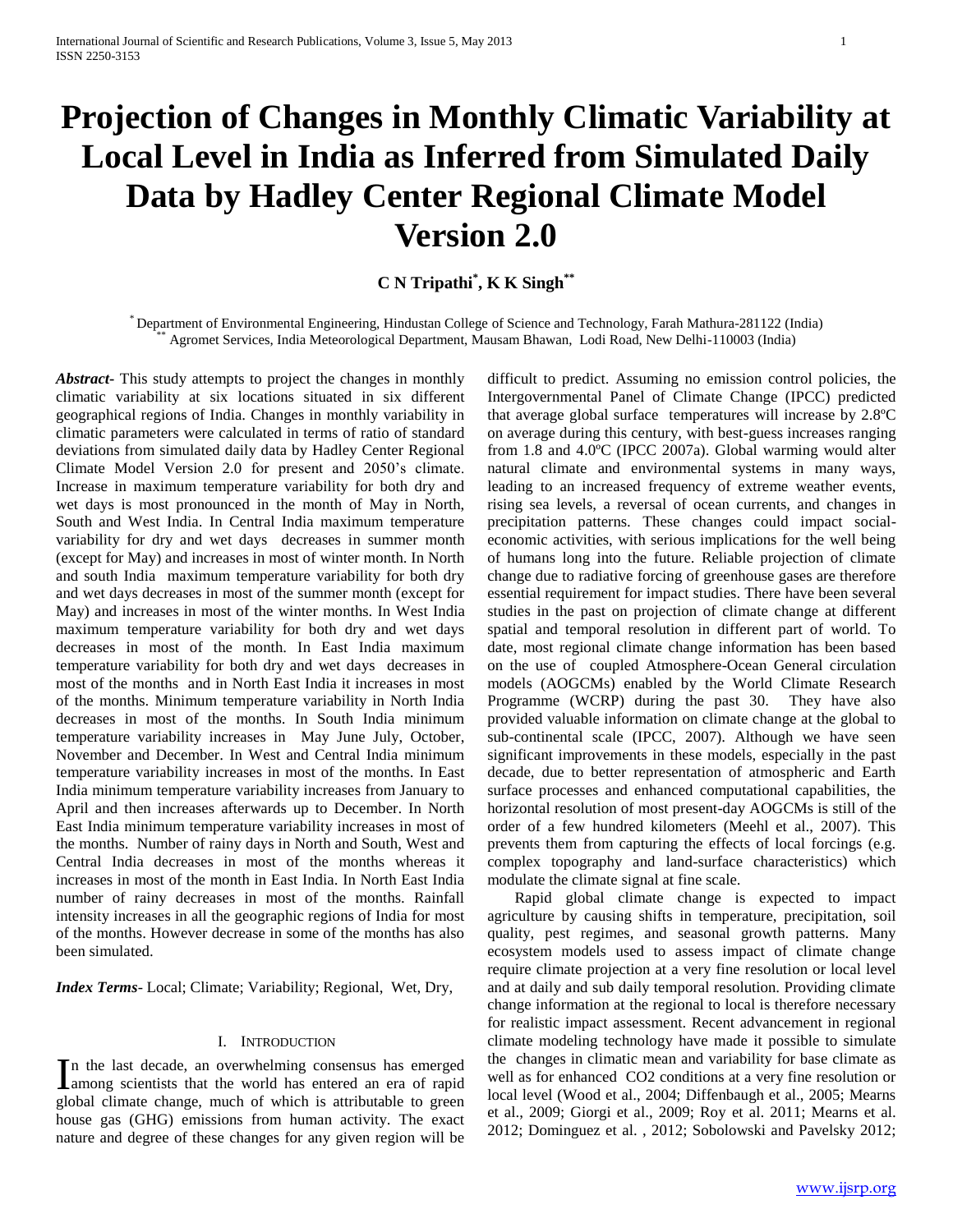Li et al. ,2012). Aaccurate projection of extreme events, and climate variability are of fundamental importance to users of climate information with respect to the regional and local impacts of climate variability and change. In India such studies are at nascent stage and rarely reported. Recent studies by Tripathi and Singh 2013 has shown that simulated climate do not replicate the features of observed climatology and therefore can not be applied directly into impact assessment models for impact studies. However, Carter et al., 1994 have shown changes from the present (control) to future (anomaly) climate are more realistic than the prediction of present or future climate alone. Present study therefore attempt to derive the changes in variability of climatic parameter at local level as inferred from the simulated daily climate by Hadley Center Regional Climate Model Version 2.0. Detail methodology adopted in the study is discussed in the following section.

#### II. METHODOLOGY

## **2.1. Simulated Base Line and Future Climatic Data**

 Location specific daily climate data for base Climate (1990's) and doubled CO2 (2050's) climate are derived from the data generated by a state of the art Hadley Center Regional Climate Model Version 2 (HadRM2) in a numerical experiment with transient increase in greenhouse gases at fine resolution of 0.44° X 0.44° latitude by longitude (Bhaskaran et al., 1996). CO2 is held constant in the control simulation at Base day values. The daily weather data on maximum and minimum temperature, rainfall and solar radiation for Six Locations scattered in six different regions of India were obtained by taking weighted mean of values of respective weather parameter at four nearest grid points surrounding these location.

# **2.2. Deriving Changes in Climate Variability from Present to 2050's Climate**

 Changes in monthly variability in climatic parameters were calculated in terms of ratio of standard deviations from simulated daily data for present (1990's) to future (2050's) climate. In most of the agricultural implications the maximum temperature variance is dependent on the wet and dry days separately. The Fractional changes in standard deviation of monthly maximum temperature (for wet and dry days separately) minimum temperature, number of wet days and rainfall intensity (rain per wet days) were calculated for Six locations in India. Our results on these aspects are discussed in the following section.

#### III. RESULTS AND DISCUSSIONS

#### **3.1. Changes in Maximum Temperature Variability**

 Changes in monthly maximum temperature variability from present to 2050's climate for six locations in different geographical regions of India are have been shown in Figure1. At Ludhiana (North India) and Coimbatore (South India) the maximum temperature variability for both dry and wet days decreases in most of the summer month (except for May) and increases in most of the winter months. At Anand (West India) maximum temperature variability for both dry and wet days decreases in all months except for the month of May, August and October when it increases at Anand in West India. At Powerkheda (Central India) maximum temperature variability for dry and wet days decreases in summer month (except for May) and increases in most of winter month. Increase in maximum temperature variability for both dry and wet days is most pronounced in the month of May at Ludhiana (North India), Coimbatore (South India) and Anand (West India). At Powerkheda (Central India) maximum temperature variability for wet days increases in May but for dry days it decreases in the month of May. At Pusa (East India) maximum temperature variability for both dry and wet days decreases in most of the months except for January, February, October and November when it decreases in East India. At Jorhat (North East India) maximum temperature variability increases in all months except for February, May, June and December when it decreases in North East India.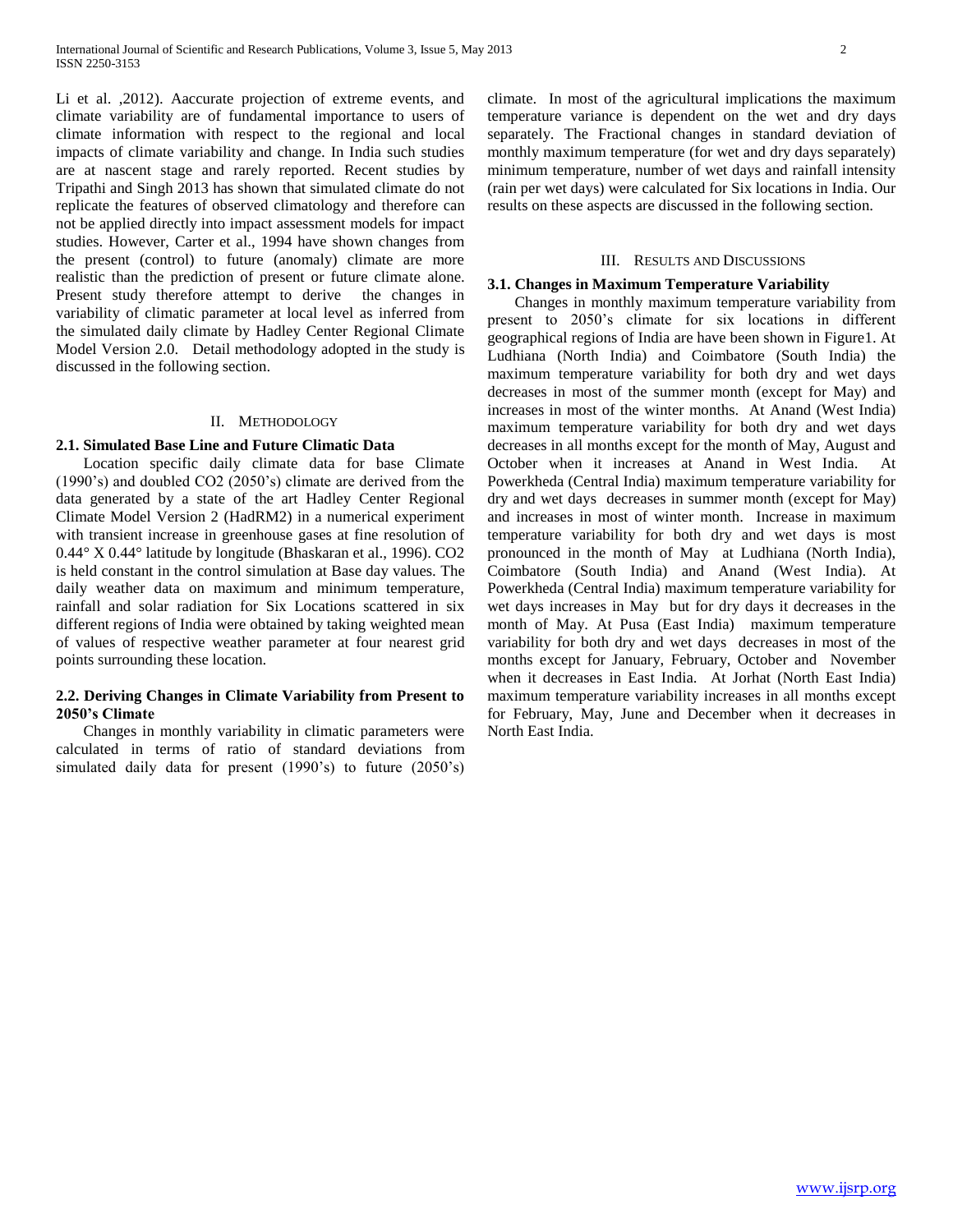

**Figure 1: Fractional Change in Standard Deviations of Monthly Maximum Temperature (Separately for Wet and Dry Days) from Present (1990's) to 2050's Climate at Different Locations of India**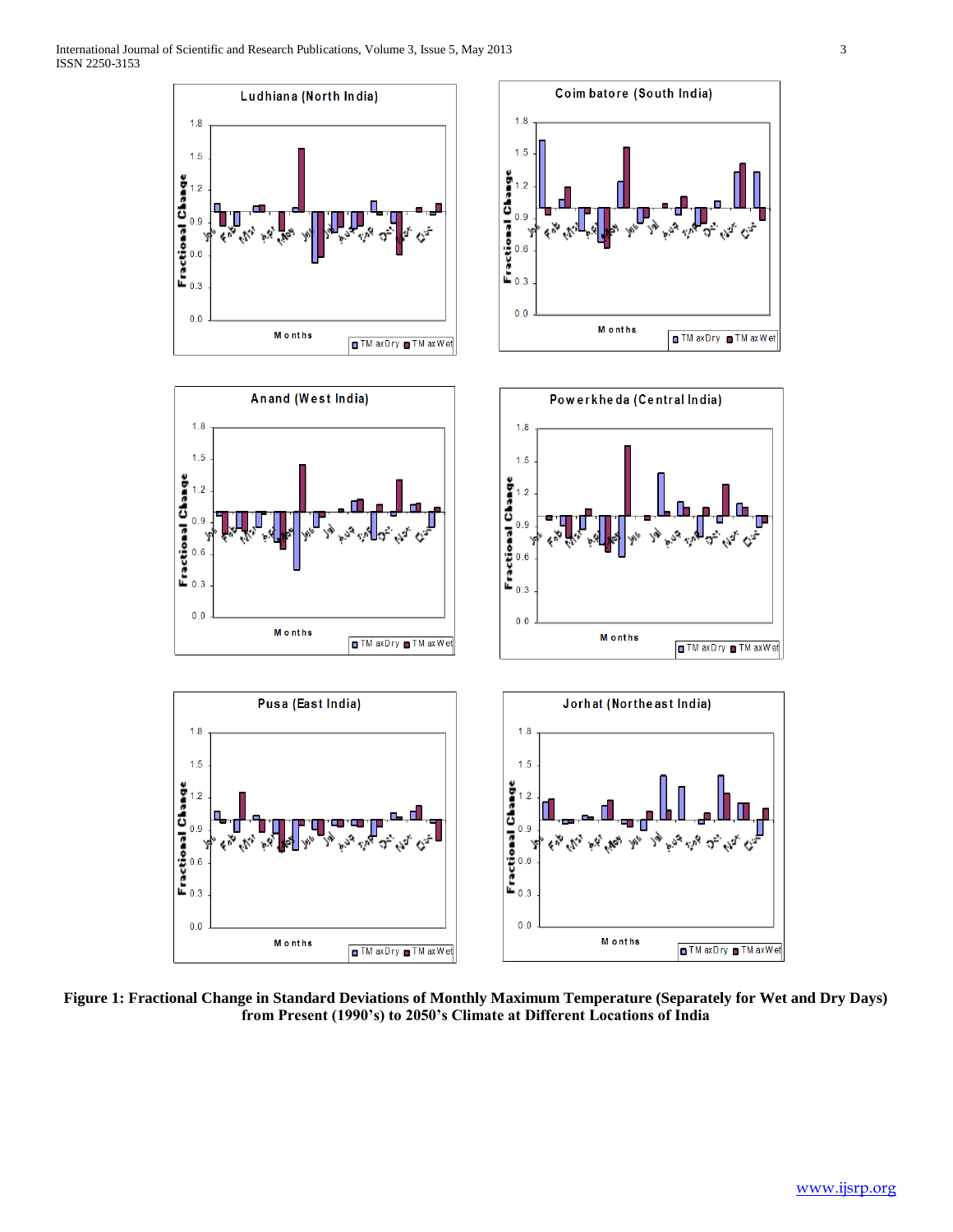## **3.2. Changes in Minimum Temperature Variability**

 The fractional changes in standard deviation of monthly maximum temperature from present to 2050's climate is shown in Figure 2.



**Figure 2: Fractional Change in Standard Deviations of Monthly Minimum Temperature from Present (1990's) to 2050's Climate at Different Locations of India**

 Minimum temperature variability at Ludhiana (North India) decreases in most of the months except for March, April and September when it increases marginally at Ludhiana (North India). At Coimbatore (South India) minimum temperature variability decreases in January, February, March and September where as it increases in May June July, October, November and December. In other months it does not change significantly at Coimbatore in South India. At Anand (West India) minimum temperature variability increases in January, February, March, April, July, September and November where as it decreases marginally in other months. At Powerkheda (Central India) a more or less similar trend in change in minimum temperature variability is projected as in the case of Anand (West India). At Pusa (East India) minimum temperature variability increases from January to April and then increases afterwards up to December. At Jorhat (North East India) minimum temperature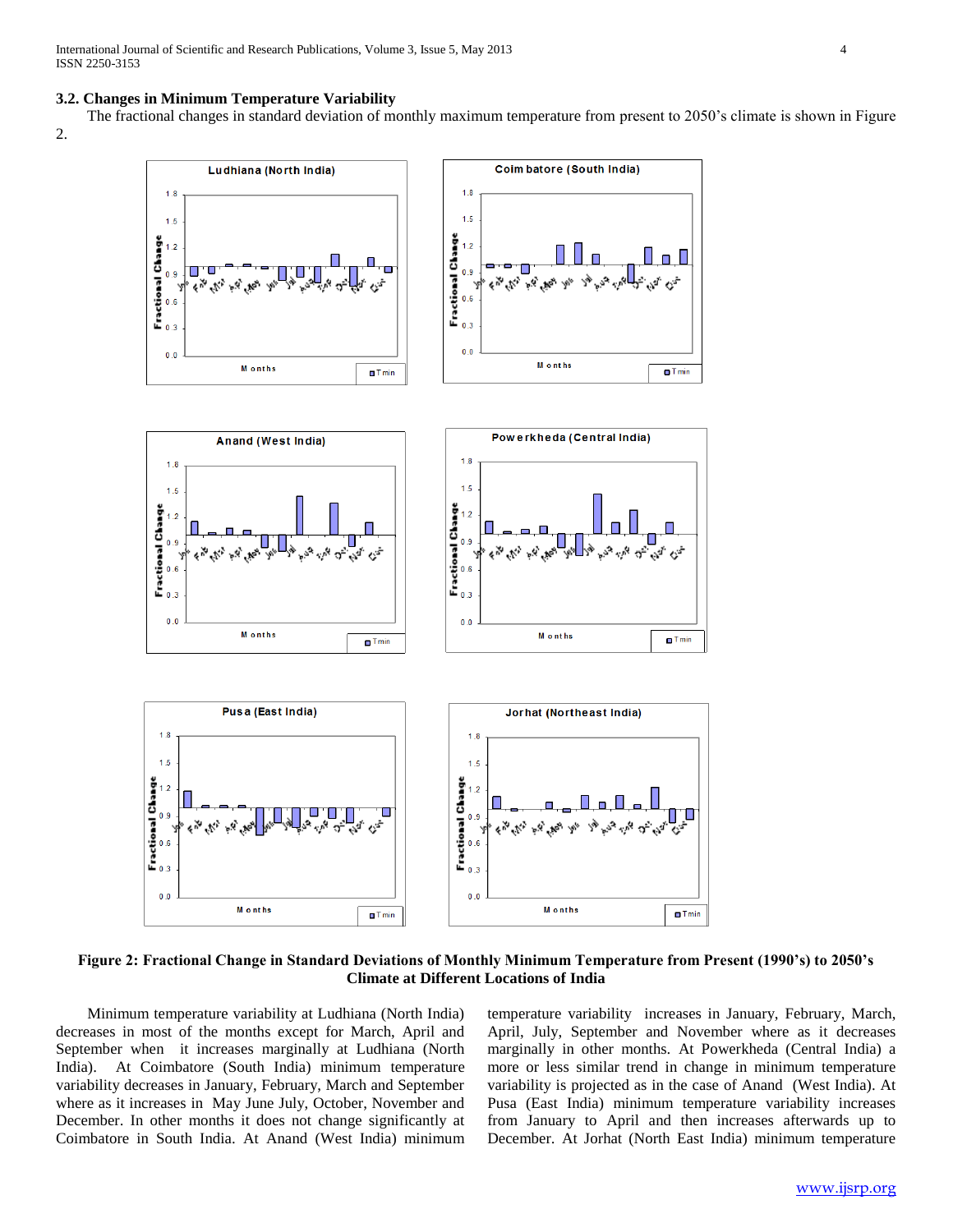variability decreases in February, May, November and December whereas it increases in other months.

 Fig 3 shows the fractional changes in the no of rainy days from present to future

## **3.3. Changes in No. of Rainy Days**



## **Figure 3: Fractional Chang in Monthly Means of Rainy Days from Present (1990's) to 2050's Climate at Different Locations in India**

 climate for the six locations in different geographic regions of India. Number of rainy days at Ludhiana (North India) decreases in most of the months except for February, March and September when it increases marginally at Ludhiana (North India). At Coimbatore (South India) number of rainy days decreases in most of the months except for January, February, March and September when it increases marginally in South India. At Anand (West India) number of rainy days decreases in most of the months except for January, February, March, May and November when it increases in West India. At Powerkheda (Central India) number of rainy days decreases in most of the months except for January, March and November when it increases at Powerkheda in Central India. At Pusa (East India) number of rainy days increases in the month of January, February, March, April, May and November where as it decreases in other months. At Jorhat (North East India) number of rainy decreases in most of the months except for the months of January, February, March and December when it decreases at Jorhat in North East India.

### **3.4. Changes in Rain Intensity (Rain Per Wet Days)**

 Fig 4. Shows the fractional change in the rainfall intensity from present to future climate for the six locations in different geographic regions of India. Rainfall intensity increases in all the geographic regions of India for most of the months. However decrease for some of the months has also been simulated. At Ludhiana (North India) rainfall intensity increases in February, March, May, August, September and November where as it decreases in all other months. At Coimbatore (South India) rainfall intensity increases in all months except for February, April and October when it decreases at Coimbatore in South India. At Anand (West India) rainfall intensity increases in all months except for January, April and December when it decreases at Anand West India. At Powerkheda (Central India) rainfall intensity increases in all months except for January, April, June December when it decreases at Powerkheda in Central India. At Pusa (East India) rainfall intensity increases in all months except for December when it decreases at Pusa (East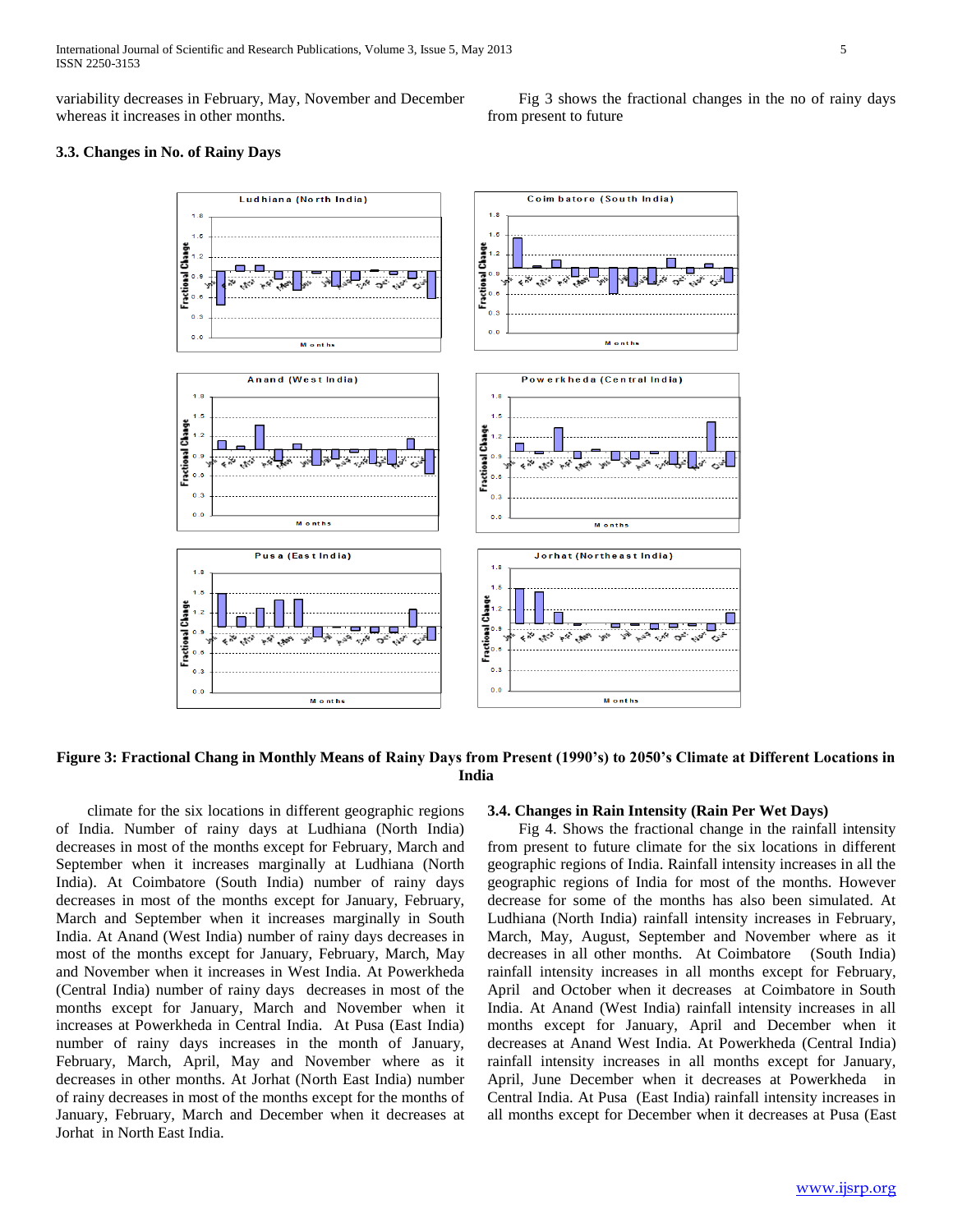



# **Figure 4: Fractional Changes in Rainfall Intensity (Rain per Wet Days) from Present (1990's) to 2050's Climate at Different Locations of India**

## IV. CONCLUSIONS

 Changes in monthly climatic variability as inferred from simulated daily data by Hadley Center regional Climate Model Version 2.0 for present and 2050's climate has region specific trend in India. Increase in maximum temperature variability for both dry and wet days is most pronounced in the month of May in North, South and West India. In Central India maximum temperature variability for dry and wet days decreases in summer month (except for May) and increases in most of winter month. In North and South and West India maximum temperature variability for both dry and wet days decreases in most of the summer month (except for May) and increases in most of the winter months. In East India maximum temperature variability for both dry and wet days decreases in most of the months and in North East India maximum temperature variability increases in most of the months. Minimum temperature variability in North India decreases in most of the months. In South India minimum temperature variability decreases in January, February, March and September where as it increases in May June July, October, November and December. In West India minimum temperature variability increases in most of the months. In Central India a more or less similar trend in change in minimum temperature variability is observed as in the case of West India. In East India minimum temperature variability increases from January to April and then increases afterwards up to December. In North East India minimum